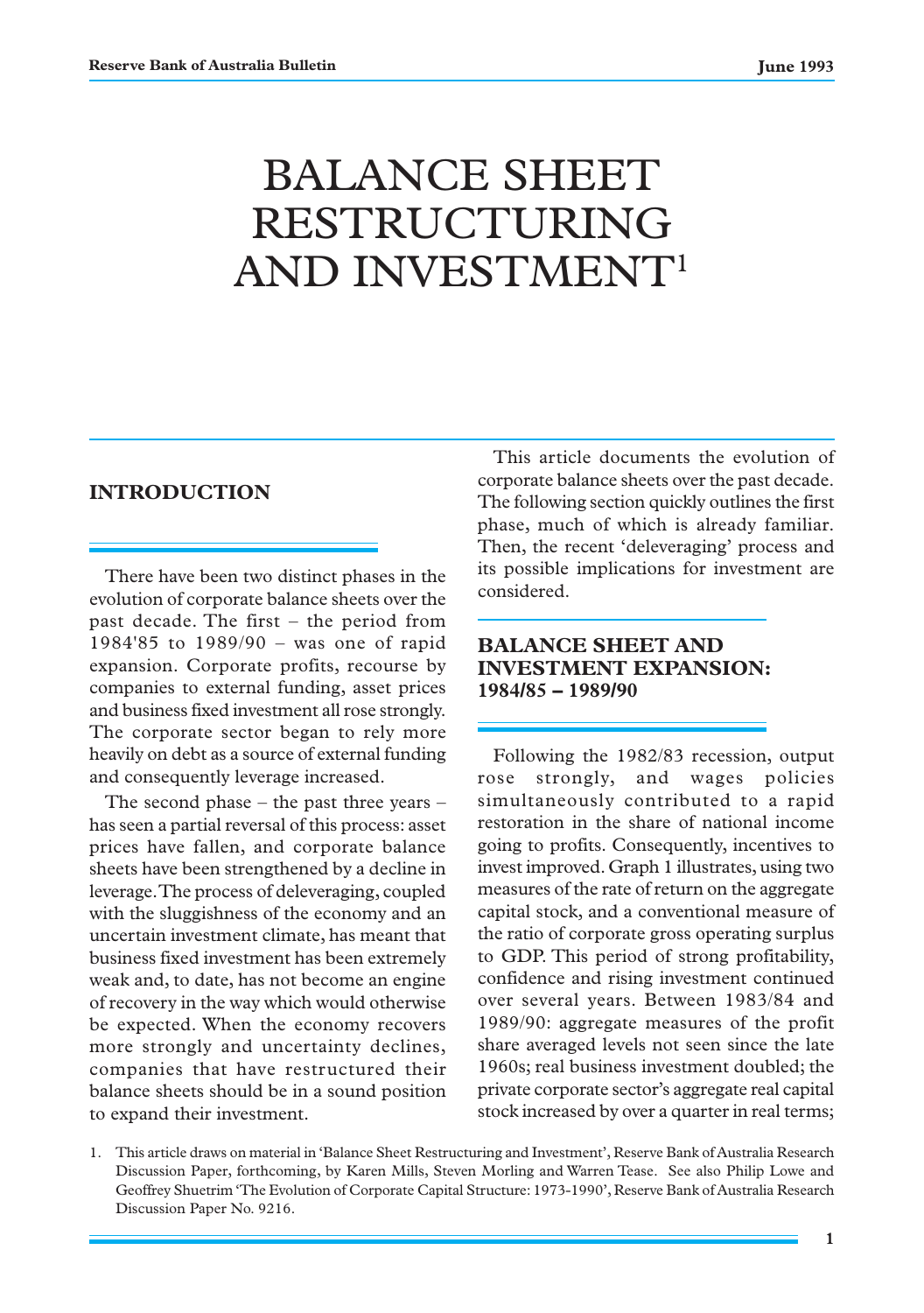

and the share-market value of the listed company sector more than trebled, despite the fall in share prices in October 1987. Graph 2 shows business fixed investment during the 1980s.

The corporate sector relied on a number of sources of finance to fund the expansion in assets. The recovery in profits, the liberalisation of financial markets and the increase in share prices during the 1980s were conducive to increases in all sources of funding. Graph 3 provides some aggregate information on the sources of corporate funding over the 1980s.<sup>2</sup> The recovery in economic activity from mid 1983 boosted cash flows, the dominant source of funding for the bulk of companies, which rose continually until reaching a plateau in 1988/89. With the strong incentives to invest and buoyant confidence, investment (in fixed and financial assets) outstripped cash flows and companies increased external raisings of funds. Equity raisings were strong. Companies also increased their debt levels. Higher debt was supported by the rising cash flows and higher equity values, which boosted the perceived collateral of many companies.

The increased use of debt financing in the 1980s implied higher levels of corporate gearing (Table 1). This rise in debt, together



# GRAPH 1 GRAPH 2

# **TABLE 1: GEARING AND INTEREST COVER**

*(Annual Average)*

| Period        | Gearing<br>(ratio) | <b>Interest Cover</b><br>(times) |
|---------------|--------------------|----------------------------------|
| 1970/71-74/75 | 0.44               | 5.64                             |
| 1975/76-79/80 | 0.45               | 3.94                             |
| 1980/81-84/85 | 0.49               | 3.04                             |
| 1985/86-89/90 | 0.71               | 2.19                             |

Sources: See Appendix.



### **SOURCES OF FUNDS**

<sup>2.</sup> The data in this graph are from a sample of 80 large non-financial companies obtained from the STATEX database of the Australian Stock Exchange (ASX).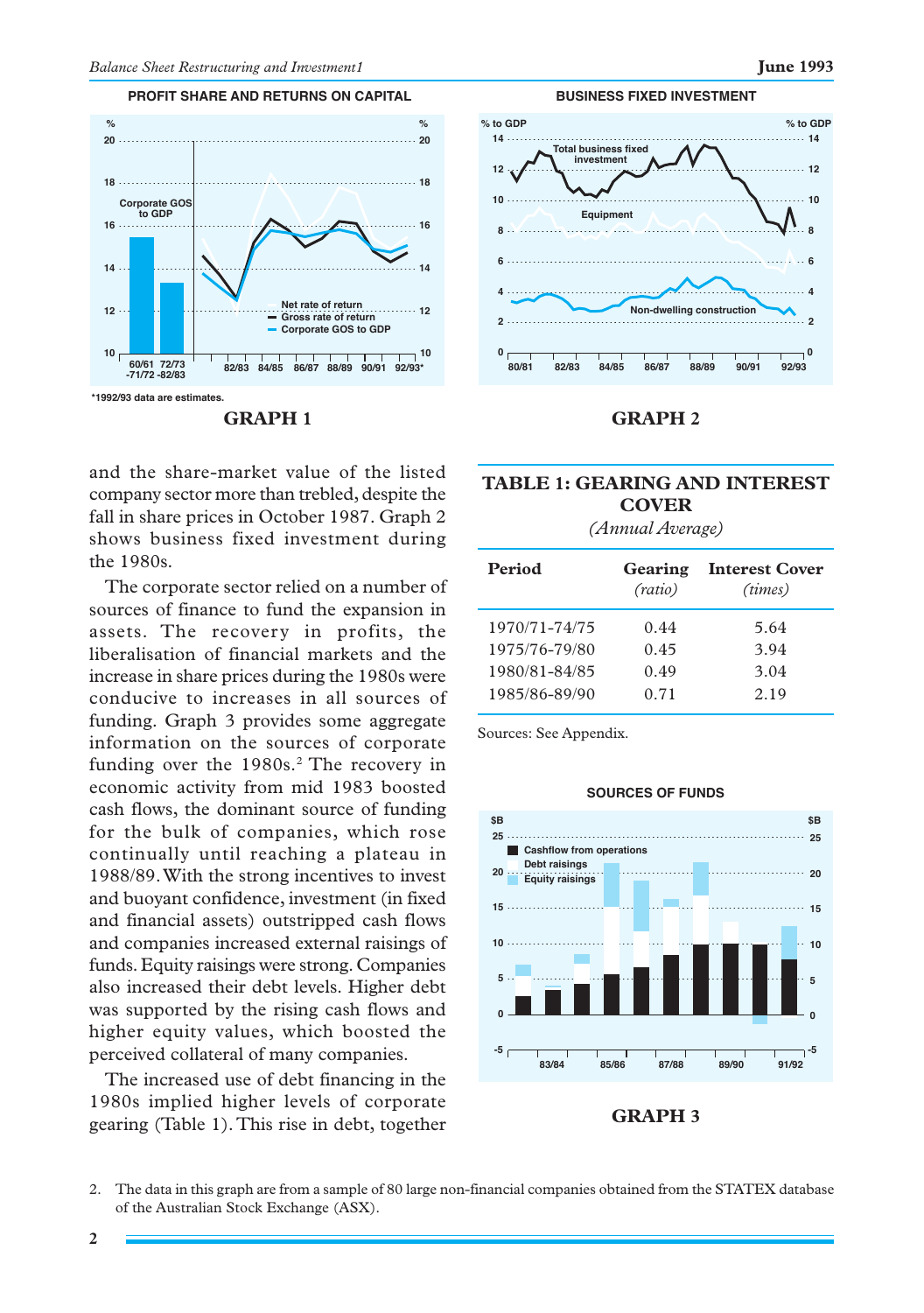with high interest rates which prevailed in the 1980s, meant that the extent to which operating revenues could meet interest expenses – 'interest cover' – declined sharply (Table 1).

# **BALANCE SHEET RESTRUCTURING POST 1989/90**

By the end of the 1980s, interest cover had reached very low levels. The cyclical slowing in the economy in 1990 further reduced the ability of firms to service their debt. In addition, asset prices fell and, therefore, so did the value of collateral backing corporate debt. The period of rapid balance sheet expansion came to an end in 1988/89 and the size of corporate balance sheets has been relatively stable in nominal terms over the past three years.

Around the same time, a long-standing bias favouring debt finance over new equity was breaking down, partly as a result of the elimination of the double taxation of dividends. The real cost of equity was falling relative to that of debt (see Table 2). This gave firms a double incentive: not only was there an urgent need to conserve cash (which meant shedding assets in some cases), but there was an increasing incentive to restructure financial liabilities in favour of greater equity participation.

The effects of these forces can be seen in the sources of funding in Graph 3 and Table 3. Recourse to external finance fell sharply between 1989/90 and 1991/92. Initially, the corporate sector's demand for both new debt and equity was reduced. The increase in debt of the listed corporate sector in 1989/90 was half that of the previous year. It was negligible the following year, and firms actually reduced debt outstanding in 1991/92. Equity raisings, the other main source of external funds, were negligible through 1989/90 and 1990/91, as a weakening share market discouraged new equity raisings.

Declining cash flows initially meant that firms could not restructure their finances without repercussions for operating procedures and asset structures. Operating costs had to be cut, and this had implications for employment. Firms also began to reduce their holdings of financial assets in 1989/90 and 1990/91 in an attempt to fund the reduction in debt (Table 3). In addition, investment in fixed assets was pared back sharply as balance sheet restructuring exacerbated the normal effects of a slowdown in the economy on investment (Graph 2). The fall in investment has, as a result, been very large by historical standards. A big fall in non-residential construction was to be expected given the oversupply of commercial property space in most central business districts. The fall in plant and equipment was even more dramatic: by 1991/92, at around 6 per cent of GDP, it was at its lowest point in the past 40 years.

As a result of this process of balance sheet restructuring, aggregate gearing has been

| $( \% )$      |                |               |                                 |  |  |  |
|---------------|----------------|---------------|---------------------------------|--|--|--|
| Period        | Debt           | <b>Equity</b> | <b>Cost of Equity over Debt</b> |  |  |  |
| 1969/70-73/74 | $-3$           | 14            | 17                              |  |  |  |
| 1974/75-78/79 | -6             | 17            | 23                              |  |  |  |
| 1979/80-83/84 | $-2$           | 14            | 16                              |  |  |  |
| 1984/85-88/89 | $\mathfrak{D}$ | 11            | 10                              |  |  |  |
| 1989/90-91/92 | 5              | 10            | 5                               |  |  |  |

# **TABLE 2: REAL AFTER-TAX COST OF DEBT AND EQUITY**

Source: See Appendix.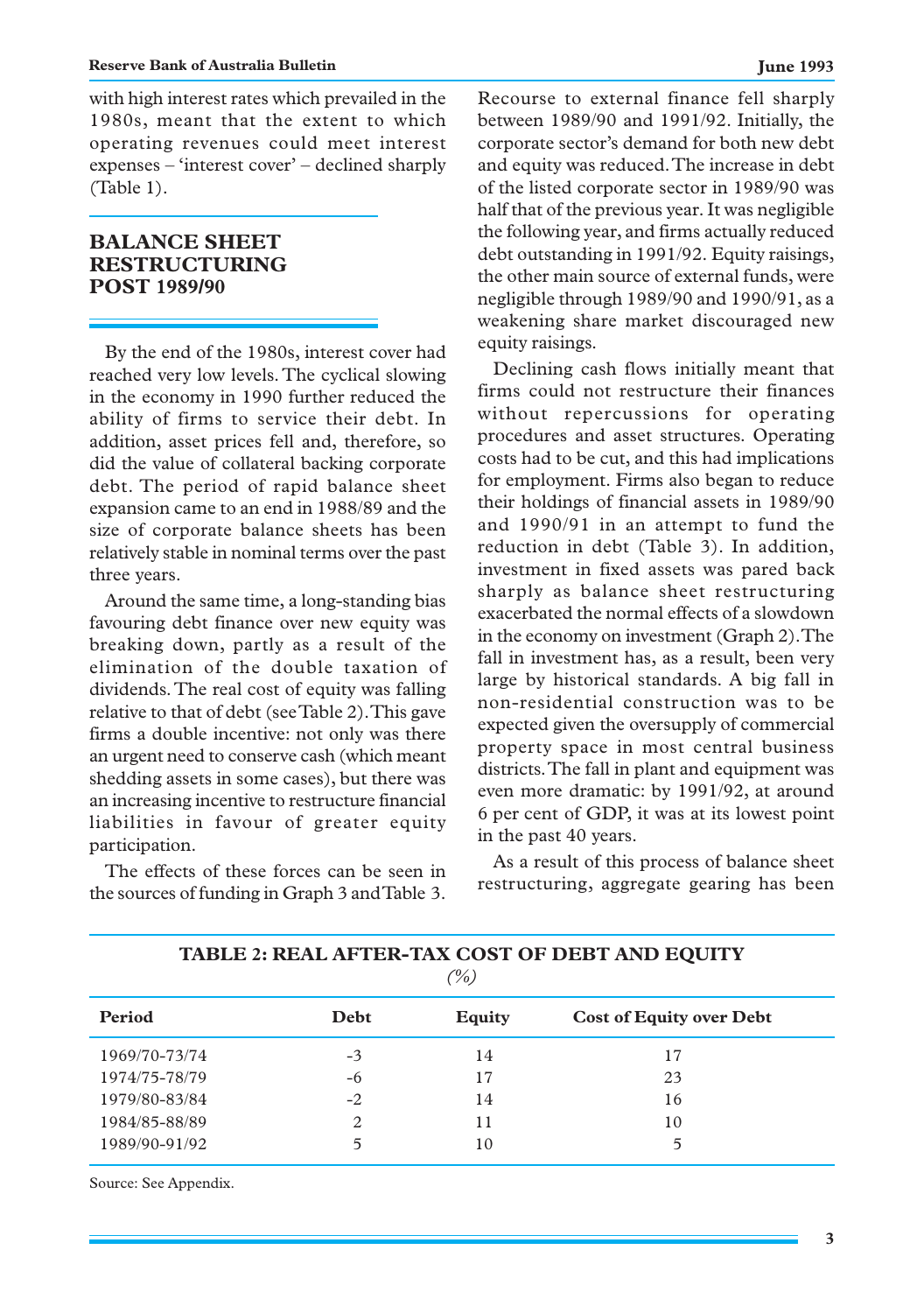| (\$ billion)            |         |         |         |                     |  |  |
|-------------------------|---------|---------|---------|---------------------|--|--|
|                         | 1989/90 | 1990/91 | 1991/92 | 1992/93<br>Sept qtr |  |  |
| Change in:              |         |         |         |                     |  |  |
| Liabilities             | 22.0    | 9.2     | 1.6     | 0.0                 |  |  |
| $-D$ ebt                | 21.1    | 9.4     | $-8.4$  | $-1.9$              |  |  |
| -Equity                 | 0.9     | $-0.1$  | 9.9     | 2.0                 |  |  |
| <b>Financial Assets</b> | $-7.2$  | $-4.5$  | $-5.4$  | $-1.9$              |  |  |

**TABLE 3: CHANGE IN CORPORATE FINANCIAL POSITION**

Source: ABS Financial Accounts, Cat. No. 5232.0 (September quarter 1992).

reduced. Graph 4 contains a number of measures of corporate indebtedness. The first plots gearing – the ratio of debt to the book value of equity – of the 80 companies taken from the STATEX sample. This measure shows that gearing peaked at around 75 per cent in 1988/89 and then fell by around 8 percentage points to 67 per cent in 1991/92. This probably understates both the rise and subsequent fall in gearing, because the data





are based on a sample of companies which had been in operation continuously over the ten years ending in 1991/92. Companies that geared up significantly during the 1980s and subsequently failed are excluded from this sample. Adding back some of these companies (the second line in Graph 4), shows a much bigger rise and fall in gearing during the late 1980s.<sup>3</sup>

Comprehensive balance sheet data are only available up to 1991/92 but the ratio of business credit to GDP – the line in the lower panel of Graph 4 – has fallen further. This suggests that the process of deleveraging has continued during 1992/93, a conclusion supported by the Financial Flow accounts for the September quarter. New equity raisings also gathered pace in 1992 (Table 3), as expectations of recovery led to somewhat higher share prices. This enabled a more rapid reduction in debt without major asset sales.

The lower gearing of the corporate sector has boosted its cash flow and interest cover. This has been greatly aided by the reduction in nominal interest rates which, in turn, reflect the progressive easing of monetary policy and the sharp reduction in inflationary expectations (Graph 5). Cash flows and interest cover have risen and are now significantly above their troughs, even though the recovery in profits before interest payments has been relatively modest.

3. See Appendix for the method of calculation of the 'including non-survivors' line.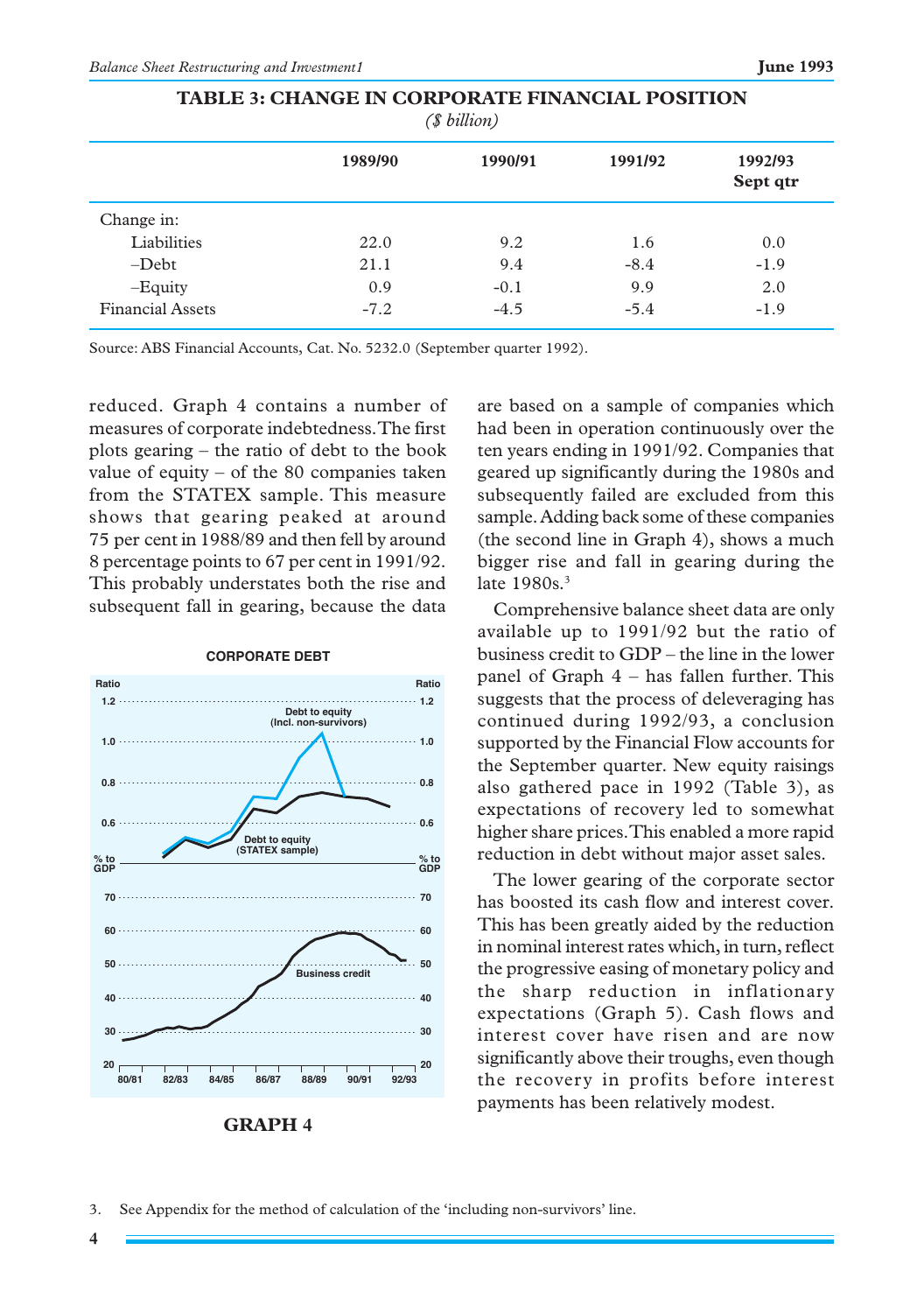

# **PRIME RATE, INTEREST COVER**

# **GRAPH 5**

# **IMPLICATIONS FOR INVESTMENT**

In the short term, some focus on financial restructuring may remain. A few firms are still highly geared and have problems to work through. For many firms, however, the process of restructuring appears to have advanced a long way (though the extent to which it has been completed is conjectural – there is no good yardstick of the appropriate level of gearing). Overall, these developments suggest that the imperative for most firms to reduce debt should now be considerably reduced, and that many firms should be in a better position to expand their operations if other conditions are favourable.

Some of these conditions are already falling into place. For example, operating profitability per unit of output – measured as the share of gross operating surplus in nominal GDP – has remained higher than in other periods of weakness in the economy – for example in the mid 1970s and early 1980s. Aggregate rates

of return on capital also remain relatively high compared with the 1970s and early 1980s (Graph 1). Furthermore, the strong recovery in equity prices in recent months suggests that expectations are for further solid gains in profits.

Cash flows have also been improving. The recovery in cash flows is much the same as that experienced after the 1982/83 recession and stronger than after the 1974/75 recession (Graph 6). There are some important differences, however, in the behaviour of cash flows in the present cycle.

**CASH FLOW OVER THE CYCLE**



## **GRAPH 6**

The most important is that the pick-up in cash flows has not reflected a substantial rise in corporate sales and revenue – which might signal a rise in demand that would encourage physical investment. Rather it has resulted from cost cutting and productivity gains, and from the reduction in interest payments due to reduced corporate debt levels and significantly lower nominal interest rates. The sluggishness in corporate revenues reflects the fact that output growth has been relatively weak during the recovery from the trough in June 1991. This weak output growth has meant that firms are operating well below capacity; available measures suggest that firms are operating with excess capacity at around the levels of the 1982/83 recession. An acceleration of growth and reduction of excess capacity will be important for the recovery in investment.